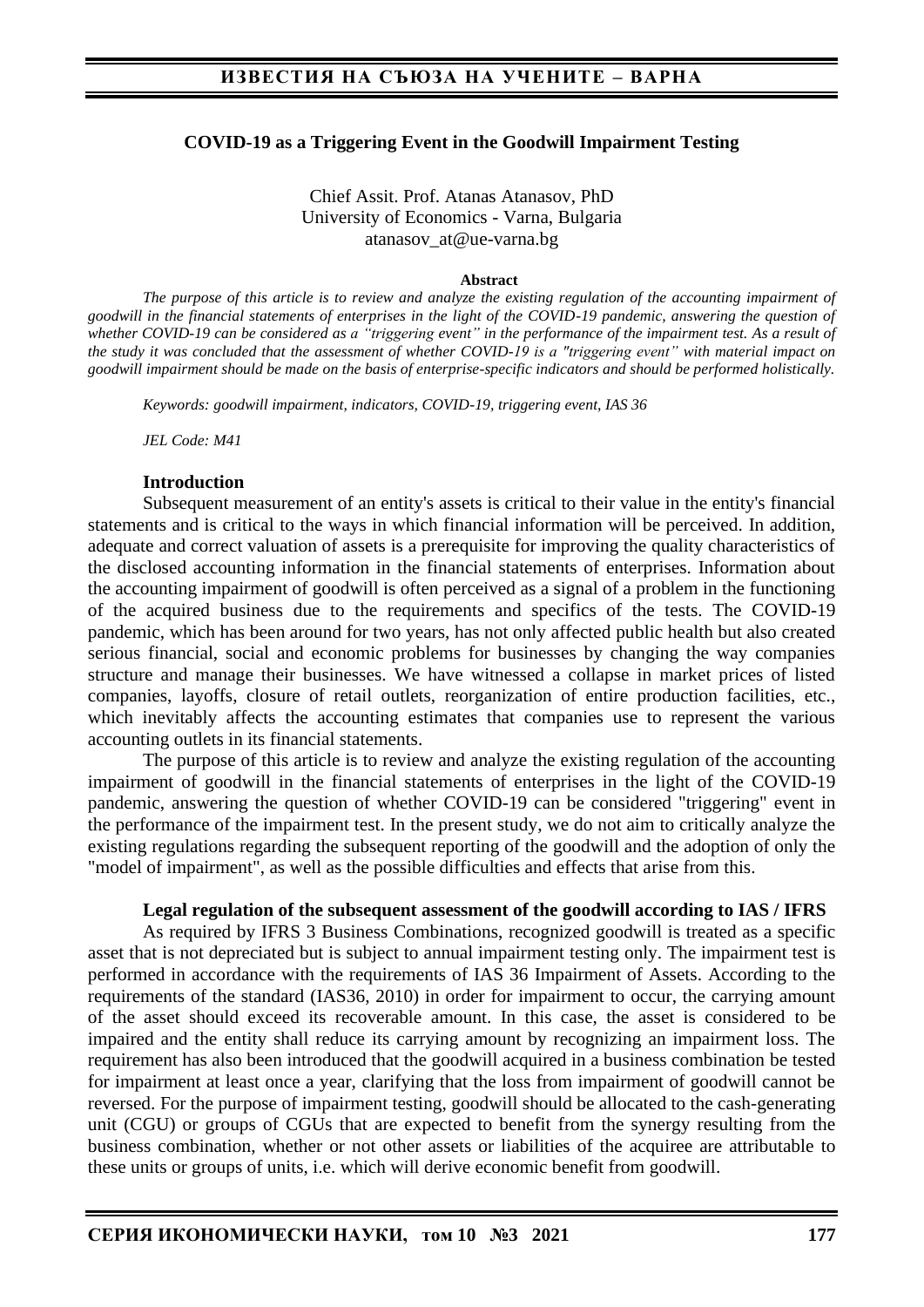The allocation of goodwill to CGU or to a group of CGUs arises from the fact that goodwill does not in itself generate cash flows separately from other assets of the enterprise. In addition, unlike many other non-current assets, it is not possible to determine directly the fair value of goodwill or its value in use. In our view, in many cases, goodwill may be related to the results and cash flows of more than one cash-generating unit. This also leads to the requirement "the lowest level in the enterprise at which goodwill is observed for internal management purposes sometimes covers several cash-generating units to which goodwill is linked but to which it cannot be allocated". (IAS36, 2010)

One of the challenges that companies face in testing for goodwill impairment is determining the recoverable amount of CGU . The very definition of recoverable amount is not under discussion. This is considered to be the higher of the fair price less costs to sell and value in use. A basic valuation principle is that the valuation of each asset can be considered as a function of (1) the future cash receipts for the asset owner, (2) the time to receive that income, and (3) the risk associated with the realization of the estimated income. for the allotted time. (Deloitte, 2004)

It is important to note that the provisions of the applicable standards do not allow for the recovery of recognized impairment losses on goodwill like other non-current assets. We consider this regulation to be quite correct, as we believe that otherwise the company's management will have to be able to clearly determine the extent to which the subsequent increase in the recoverable amount of goodwill may be related and due to the restoration of goodwill in within the CGU or an increase in the internal goodwill of the CGU, which is practically impossible in practice. Because of these arguments, we share the views of regulators and accept them as an expression of reasonable judgment, taking into account the peculiarities of the nature of goodwill and how to maintain it - the relationship between acquired and internally generated goodwill over time. The opposite would create conflict and a lack of comparability between companies that have recognized goodwill as a result of an acquisition and those that have not.

### **Factors (determinants) for the impairment of goodwill.**

Understanding the concept of goodwill impairment should be subject to clarifying the factors (determinants) that underlie this concept. In the last fifteen years, a significant part of the publications on the topic of "business combinations and goodwill" are directly or indirectly related to the clarification of these factors. To be considered as a triggering event in goodwill impairment testing it needs to have a material impact on the goodwill value.

Various studies in this area point to some of the main factors that are important in the impairment of goodwill (Glaum, et al., 2015) (Verriest & Gaeremynck, 2009):

- $\checkmark$  The form and structure of ownership;
- $\checkmark$  The quality of corporate governance;
- $\checkmark$  The financial and economic condition of the enterprise.

As a result of their study Verriest and Gaeremynck found that only 53% of the companies surveyed depreciated their goodwill, although the authors expected a much higher percentage of companies to do so. The results give the authors reason to believe that "the interpretation of IAS 36 may differ materially from entity to entity". (Verriest & Gaeremynck, 2009, p. 119) These results should be perceived in the context of other indicators for measuring the economic performance (condition) of the enterprise, such as the authors' return on assets ( $ROA = 5.9\%$ ), the ratio of market value to the book value of capital (MV / BV = 1.45) and the debt -to-assets ratio (66%).

Derived by Andre et al. (André, et al., 2016) three main indicators of the existence of impairment of goodwill aim to reveal the circumstances that lead to the existence of economic impairment of goodwill. In the role of such indicators, they determine what we already know: the ratio of market value to book value of capital, EBITDA and the negative value of the difference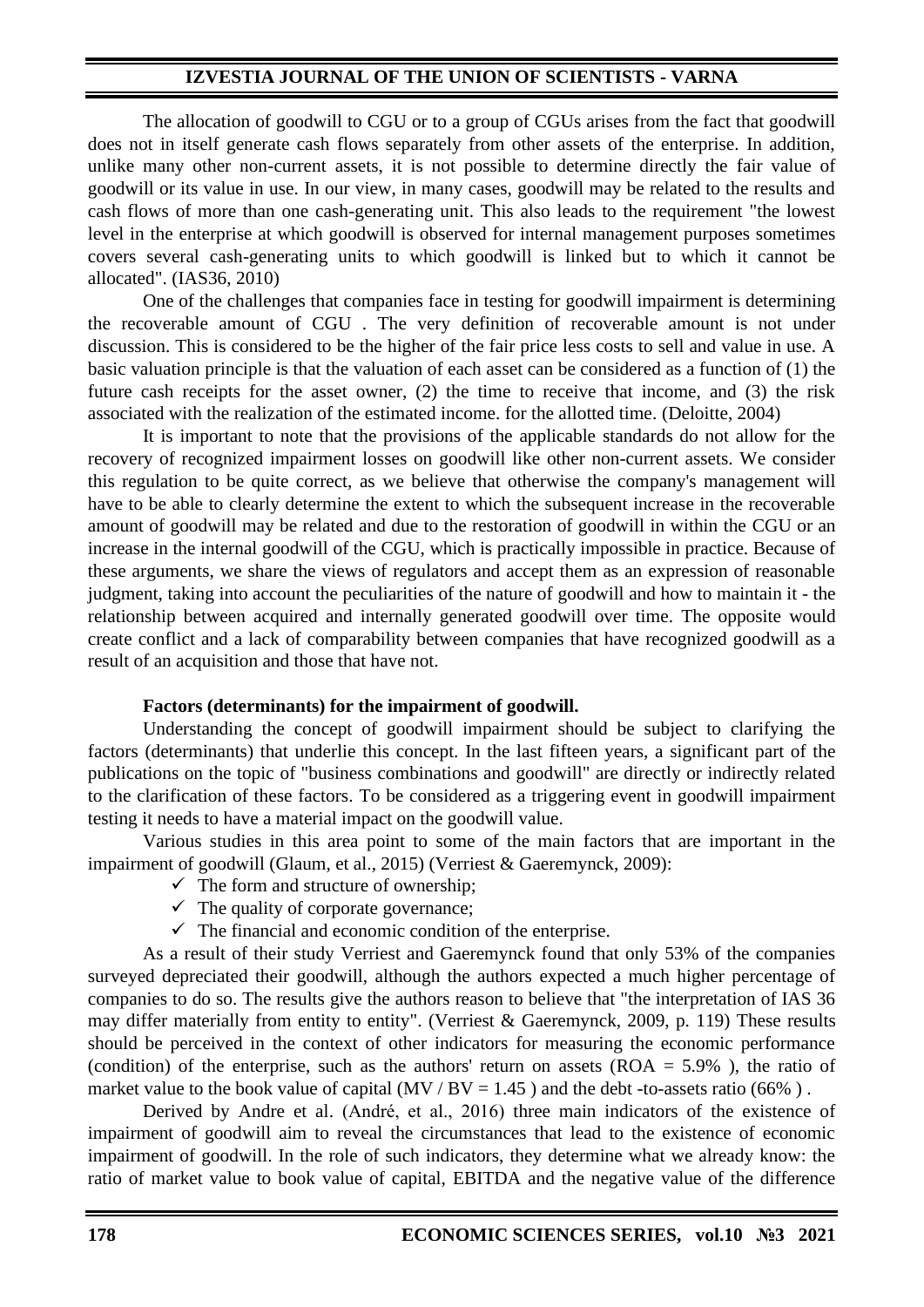## **ИЗВЕСТИЯ НА СЪЮЗА НА УЧЕНИТЕ – ВАРНА**

between market and book value of capital. One of the authors' ideas is to use the indicators of economic impairment indicated by them as a starting point for the analysis of the level of accounting impairment of goodwill in the context of their time adequacy (timeliness). To these indicators the authors of another study conducted on the basis of 91 public companies in Brazil for the period 2011 - 2014, Vogt and others. (Vogt, et al., 2016) add a change in management, the number of EGPs, the change in the return on assets (ΔROA) and the amount of goodwill recognized in the financial statements. One of the most important conclusions made by the authors is that along with the economic indicators related to the recognition of impairment losses on assets, the role of management decisions in this process stands out.

The management of the company, which can be found in the research of Zang (Zang, 2008), Lemans (Lemans, 2010), Šapkauskienė and Leitonienė (Šapkauskienė & Leitonienė, 2014) is also considered as a key factor playing a key role in reporting impairment of goodwill. One of the main conclusions, based on these studies, shows that the change of management is related to the reporting of impairment of goodwill by companies. According to the authors, new financial managers tend to write off their goodwill in the name of better results in the future. In addition, the goodwill of the executive directors, their behavior, the bonuses and bonuses they receive based on the results achieved, etc. are mentioned, as according to Šapkauskienė and Leitonienė managers are reluctant to recognize impairments in the financial statements when this would lead to a reduction in their premiums, deterioration of their goodwill, lowering the ratings of their work on the basis of the profitability they provide to investors, etc.

Regardless of the relative objectivity of financial indicators, we believe that those nonfinancial measures that are often directly related to the motives for the acquisition and may have a significant impact on the value of goodwill should not be excluded from the scope of the analysis. As we have mentioned before, such indicators can be considered: information on corporate management and enterprise strategy, information on corporate social commitment of the company, the environment in which it operates, market share, number of customers, staff turnover, information on formed corporate cultural values, set development strategies, etc. (Atanasov, 2012)

Mavrinac and Siesfeld (Mavrinac & Siesfeld, 1998) attempt to analyze the importance of non-financial factors in the investment decision-making process of financial market participants and conclude that non-financial information has a significant impact on investment decisions. In this context of non-financial indicators, it should be noted that the corporate culture factor is also important for a merger and acquisition transaction. In many cases, it is cultural differences and cultural compatibility or incompatibility that are the factors that can change the financial plans of managers beyond recognition in a merger or acquisition.

Undoubtedly, corporate culture is reflected in the behavior of the human factor in enterprises. So according to Wyatt (Wyatt, 2008) certain industries are highly dependent on intellectual capital and in particular on human capital. She points out that the use of non-financial measures, such as staff skills, is very important for companies and they can be associated with different levels of growth in individual companies. Wyatt believes that the approaches adopted for the management of "human capital" are related to the financial performance of the company. In her conclusions, she relies on Hand 's study , according to which financial measures such as equity growth, realized profits, operating income, value of sales, dividends paid and more can explain about 70% of the market price of company shares. These findings become even more important in the context of COVID-19 impairment testing, as very often intellectual capital is heavily affected by the pandemic, but the assessment of this impact cannot be directly seen in the financial statements of companies.

From the above, we believe that it is possible that the factors influencing the impairment of assets can be divided into two groups depending on their scope and characteristics: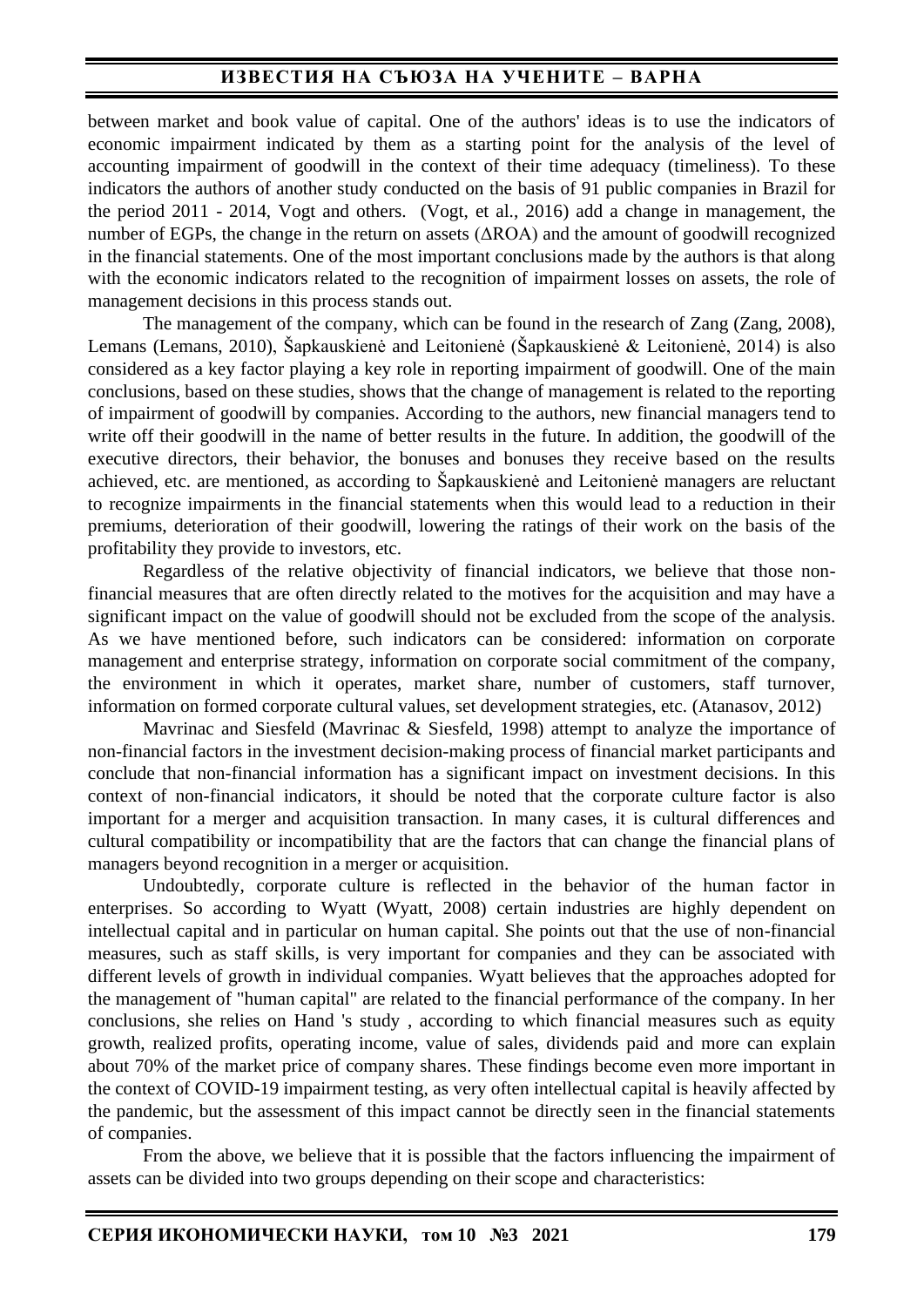| According to their scope: internal and external indicators; |                                                          |                                                            |
|-------------------------------------------------------------|----------------------------------------------------------|------------------------------------------------------------|
|                                                             | <b>Internal indicators</b>                               | <b>External indicators</b>                                 |
| ➤                                                           | <b>Financial</b>                                         | Economically                                               |
|                                                             | Amount of goodwill in the annual                         | $\triangleright$ The level of productivity in the country, |
|                                                             | financial statements                                     | measured by GDP                                            |
|                                                             | Market value of<br>capital<br>(market)                   | Level of saturation of the market in<br>➤                  |
|                                                             | capitalization)                                          | which the company operates.                                |
| ➤                                                           | Book value of capital / net assets /                     |                                                            |
|                                                             | Profit management policies                               |                                                            |
| ➤                                                           | Return on assets                                         |                                                            |
|                                                             | The level of indebtedness                                |                                                            |
|                                                             | Data from internal reports of internal                   |                                                            |
|                                                             | audit                                                    |                                                            |
|                                                             | $\triangleright$ Other events specific to the enterprise |                                                            |
|                                                             | or EGP, etc.                                             |                                                            |
|                                                             | <b>Management</b>                                        |                                                            |
|                                                             | The change of executive management                       |                                                            |
|                                                             | The goodwill of executive management                     |                                                            |
|                                                             | Ways<br>form<br>to<br>management                         |                                                            |
|                                                             | remuneration                                             |                                                            |
|                                                             | $\triangleright$ The ownership structure                 |                                                            |
|                                                             | Organizational                                           |                                                            |
| ➤                                                           | Size of the enterprise                                   |                                                            |
| ➤                                                           | Number of operating segments / EGPP                      |                                                            |

### **According to their characteristics**: financial and non-financial indicators

| <b>Financial indicators</b>                             | <b>Non-financial indicators</b>                          |
|---------------------------------------------------------|----------------------------------------------------------|
| $\triangleright$ Amount of goodwill in the annual       | $\triangleright$ Market share of the enterprise          |
| financial statements                                    | $\triangleright$ Company culture                         |
| (market)<br>$\triangleright$ Market value of<br>capital | Staff / staff characteristics                            |
| capitalization)                                         | Motivation of staff to work after the<br>➤               |
| $\triangleright$ Book value of capital / net assets /   | transaction                                              |
| $\triangleright$ Profit management policies             | $\triangleright$ Number of customers                     |
| Return on assets                                        | $\triangleright$ Capital / ownership structure           |
| The level of indebtedness                               | $\triangleright$ The motives of the management related   |
| Number of EGPP                                          | to the formation of its remuneration                     |
| $\triangleright$ Data from internal reports of internal | $\triangleright$ Other events specific to the enterprise |
| audit                                                   | or EGP, etc.                                             |
| EGP-specific<br>enterprise-<br>Other<br><sub>or</sub>   |                                                          |
| events                                                  |                                                          |

It should be noted that impairment of goodwill is more specific than impairment of tangible assets, where it is much easier to determine the value in use or the net fair value of assets. Therefore, when performing an analysis for the presence of impairment, we believe that these indicators are essential, and should be considered rather as basic and be interpreted on the basis of the characteristics of the activities of a particular enterprise. In addition, the principle of consistency should be observed by regularly reviewing circumstances that have occurred in previous periods and whose existence has led to the recognition of impairment losses on goodwill. If a triggering event or indicator exist it request a deep analysis and imapairment test performing at the CGU level.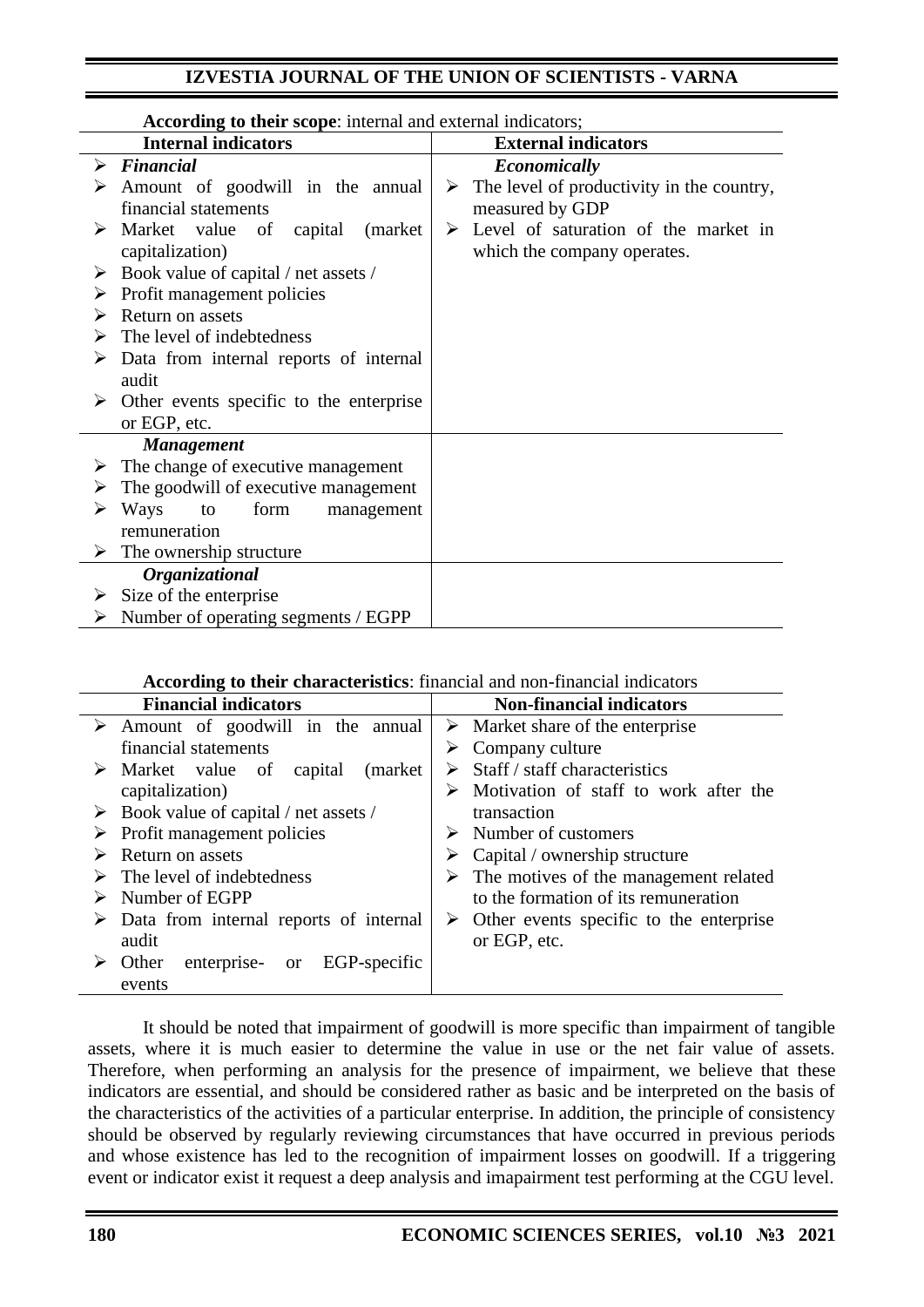# **ИЗВЕСТИЯ НА СЪЮЗА НА УЧЕНИТЕ – ВАРНА**

#### **COVID-19 and its impact on goodwill impairment**

The complex nature of goodwill as an accounting object and the specifics of its impairment testing require a very careful review of the factors that indicate that a CGU may be impaired. We believe that in general they include the following circumstances:

- $\checkmark$  During the period there have been significant adverse changes in the technological, market, economic or legal environment that affect the company, which shows that the economic results are or will be worse than expected.
- $\checkmark$  Market interest rates or other market rates of return on investment have increased over the period, and these increases are likely to significantly reduce the asset's recoverable amount.
- $\checkmark$ The carrying amount of the net assets of the enterprise is greater than its market capitalization.

In the last two years, the COVID-19 pandemic has led to significant changes in the economies of countries around the world. A significant part of the industries were affected as the results were reduced sales, reduced revenue, staff reductions, closures, increased indebtedness, delayed payments, etc. All this had an impact on the accounting estimates used in the financial statements of enterprises. In this regard, company managements are faced with various issues related to determining the effects of COVID-19 on their business. For example, the temporary breaking of activities or the decline in demand, prices and profitability are obviously events that may indicate impairment. But at the same time, management must assess how and to what extent the pandemic would affect the particular business.

What has been said so far requires answering a few basic questions: *Can it be assumed that the adverse economic effects of COVID-19 could be a triggering in goodwill impairment process? Do external or internal indicators matter more? And what are the challenges that business executives need to address in order to present true and fair goodwill information in the financial statements?*

Impairment indicators may be presented in material changes that have an adverse effect on the enterprise that occurred during the period or will occur in the near future in the market or economic environment in which the enterprise operates as a result of COVID-19. In this context, the consulting and auditing company PwC states that management should assess whether COVID-19 and the measures taken to control it are likely to reduce future cash flows or increase operating and other costs, and whether these events (including for example, lowering the company's share price so that the market capitalization is lower than the transfer value) are an indicator of impairment that requires goodwill and intangible assets with indefinite life to be tested outside the annual cycle or other assets to be tested. (PwC, 2020)

Caution should be exercised with regard to cash flow assumptions and projections used for impairment testing. They should reflect both the existing and the potential impact of the pandemic, as far as foreseeable at the enterprise level. In estimating future cash flows, an entity should consider available external information and, as indicated by KPMG due to the high degree of uncertainty and the resulting cash flow forecasting challenges, it may be useful to base these estimates on external sources, such as economic forecasts from reputable central banks and other international organizations. (KPMG, 2020)

It is extremely important to study the nature of the activity and the business sector in which the company operates. It is known that different sectors of the economy have been affected to varying degrees by the COVID-19 pandemic. In this regard, management should assess whether their business is affected by declining demand for their products or services or by restrictions imposed by governments.

Dependence on supply chains or the availability of production facilities in countries significantly affected by COVID-19, as well as trade relations with partners in countries significantly affected by COVID-19 are also some of the factors mentioned in the literature that should be carefully analyzed. (KPMG, 2020)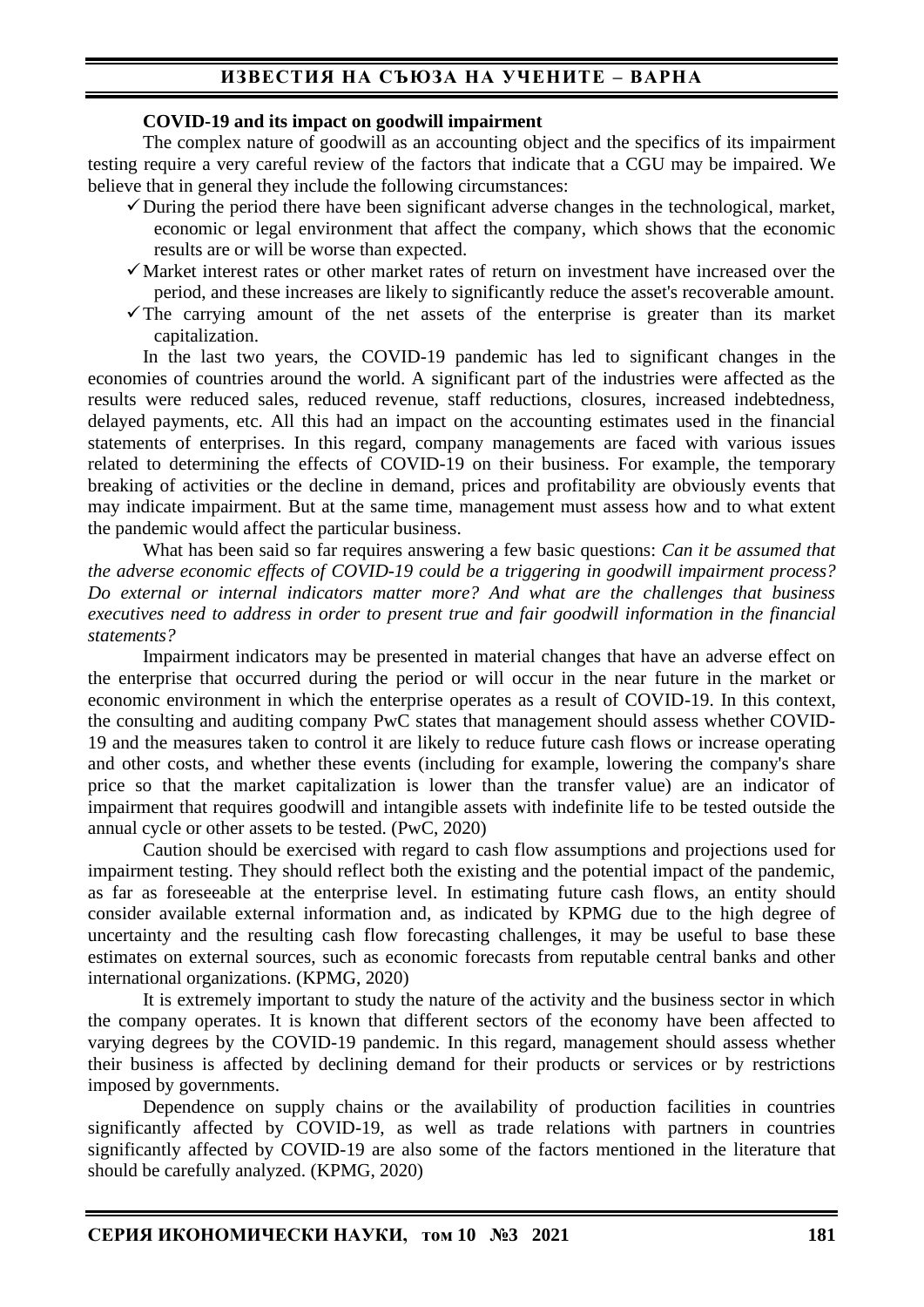General budgets, forecasts and other assumptions previously made by the entity in connection with impairment testing, for example in the previous quarter, should not be used. All assumptions used to determine the recoverable amount of CGU should be revised to reflect economic conditions at the balance sheet date and in particular to address the increased risk and uncertainty resulting from COVID-19.

Careful consideration of the growth rates set, as well as the discount rate used, may be crucial in an environment of uncertainty caused by COVID-19. Discount rates should include the risk associated with COVID-19, and it is very important for management to ensure that the relevant risk is reflected in the cash flow forecast and the discount rate. In this regard, we believe that it is important to develop different scenarios (optimistic, pessimistic, realistic) for business development and to monitor and control their implementation and timely change, which in turn would make forecasts dynamic and more realistic.

A Deloitte study cites factors stemming from the COVID -19 pandemic, which the authors say show that the book value of CGU may not be restored. These may include (1) reduced demand for the enterprise's products or services; (2) increased costs / business interruptions due to supply chain problems; (3) cancellation or postponement of customer orders; (4) the need to provide significant discounts to customers; (5) significant customers experiencing financial difficulties or cash flow difficulties.(Deloitte, 2020) The analysis also points out that given the recent declines in stock market prices, the carrying amount of the company's net assets may exceed its market capitalization.

In its report, Grant Thorton also identified certain indicators by which COVID-19 could affect the value of goodwill in the financial statements: loss of key non-temporary staff (eg death); testing for the write-off or impairment of a significant group of assets; the recognition of impairment loss in the separate financial statements of the invested person; a significant decline in the entity's share price, which may cause the carrying amount of the entity's net assets to exceed its market capitalization. (Grant Thorton, 2020)

The indicated features of the impairment test in the conditions of COVID- 19 allow us to construct the following logical scheme of the testing process:



Figure 1. Impairment testing process in COVID-19 conditions

We believe that only after a comprehensive and in-depth assessment of a set of indicators and circumstances such as those described above can an entity determine whether or not the fair value of a reporting item is less than its carrying amount. We pay special attention to macroeconomic indicators, which we believe do not always show the "full picture" because they do not take into account the importance of the specific business segment in which the company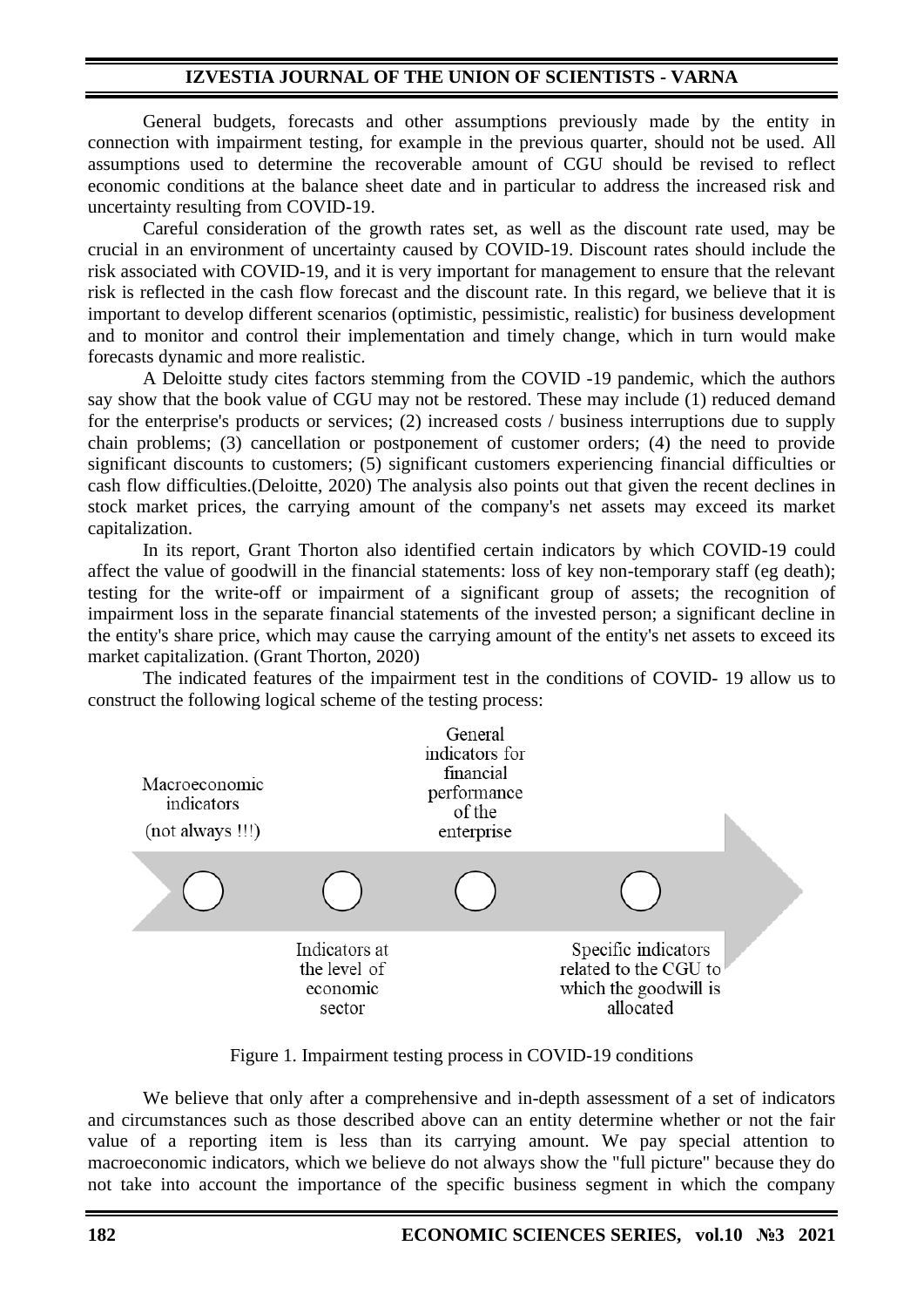## **ИЗВЕСТИЯ НА СЪЮЗА НА УЧЕНИТЕ – ВАРНА**

operates. For example, an enterprise located in a country that is relatively weakly affected by COVID-19, but whose activity is highly dependent on the supply chain of the supply of components, raw materials, etc. from companies that are in countries that are heavily affected by the pandemic, there will be no macroeconomic indicators, but there will be specific ones for the specific business.

With regard to public companies, the problems that should be the focus of management are related to fluctuations in market share prices, declining market capitalization of enterprises, as well as the reduction of investment interest in companies. The reduction of the market capitalization itself should be the subject of a specific analysis, as it may be temporary and the prospects for the company's development may be positive and upward. Disclosure of specific information in this regard is of particular importance to users of financial statements. However, when such circumstances exist, they should be disclosed in a timely manner in the interim financial statements prepared by the entity. it cannot be recovered at the end of the reporting period.

These issues are also part of a public statement by the International Organization of Securities Commissions (IOSCO), which states that disclosures should not limit to a standard discussion of COVID-19 itself, but should explain; (i) how COVID-19 has affected and / or is expected to affect the issuer's financial performance, financial condition and cash flows, (ii) how issuers' strategy and objectives have been changed to address the effects of COVID-19 and (iii) measures taken to address and mitigate the impact of the pandemic on the issuer.(IOSCO, 2020)

As a result of the analysis, we believe that COVID-19 can be considered as the so-called. "Triggering event", but an in-depth analysis of all specific factors and circumstances specific to the industry, region and current enterprise must be performed. For some companies, the negative effect of COVID-19 may indicate the need for impairment of goodwill in the interim financial statements, but this type of impairment should be approached with extreme caution and in regard of future business development forecasts, as such impairment can't be recovered in the annual financial statements, and on the other hand is a signal to investors that the value of the acquired business is developing in a negative direction.

Of course, the fact that all this is subject to assessment by the company's management should not be eliminated. For these reasons, goodwill impairment is often subject to deliberate manipulation by management. With regard to impairment under COVID-19 Laxminarayan notes that this element (goodwill) is likely to affect companies with significant competitive acquisitions in the past. According to the author, if the amount of goodwill in the statement of financial position of the businesses affected by COVID-19 is high, there is likely to be greater management control over the presentation of significant impairments in the income statements of such companies, as similar something could affect profitability for next years. (Lakshminarayan, 2020) Sharing this thesis with concern, we believe that goodwill may be the "possible buffer" for many companies in deciding how much to reduce their key financial performance indicators based on their financial statements.

### **Conclusion**

COVID-19 has significantly changed the way individual economies around the world function. Both people and individual businesses need to get used to the change brought about by the pandemic and readjust their businesses in a way that is adequate to the conditions. Governments need to rethink their spending policies in order to focus on a speedy recovery and the creation of a new competitive business environment.

Understanding the circumstances underlying the impairment of goodwill as a specific intangible asset is crucial in testing it for impairment. We believe that the complex nature of goodwill poses a serious dilemma for companies to achieve relevant and at the same time reliable information that takes into account non-financial indicators and risks that exist in the conditions of uncertainty resulting from COVID-19. All this gives us confidence to believe that the assessment of whether COVID-19 is a " triggering event" with material impact on goodwill impairment should be made on the basis of enterprise-specific indicators and be done holistically.